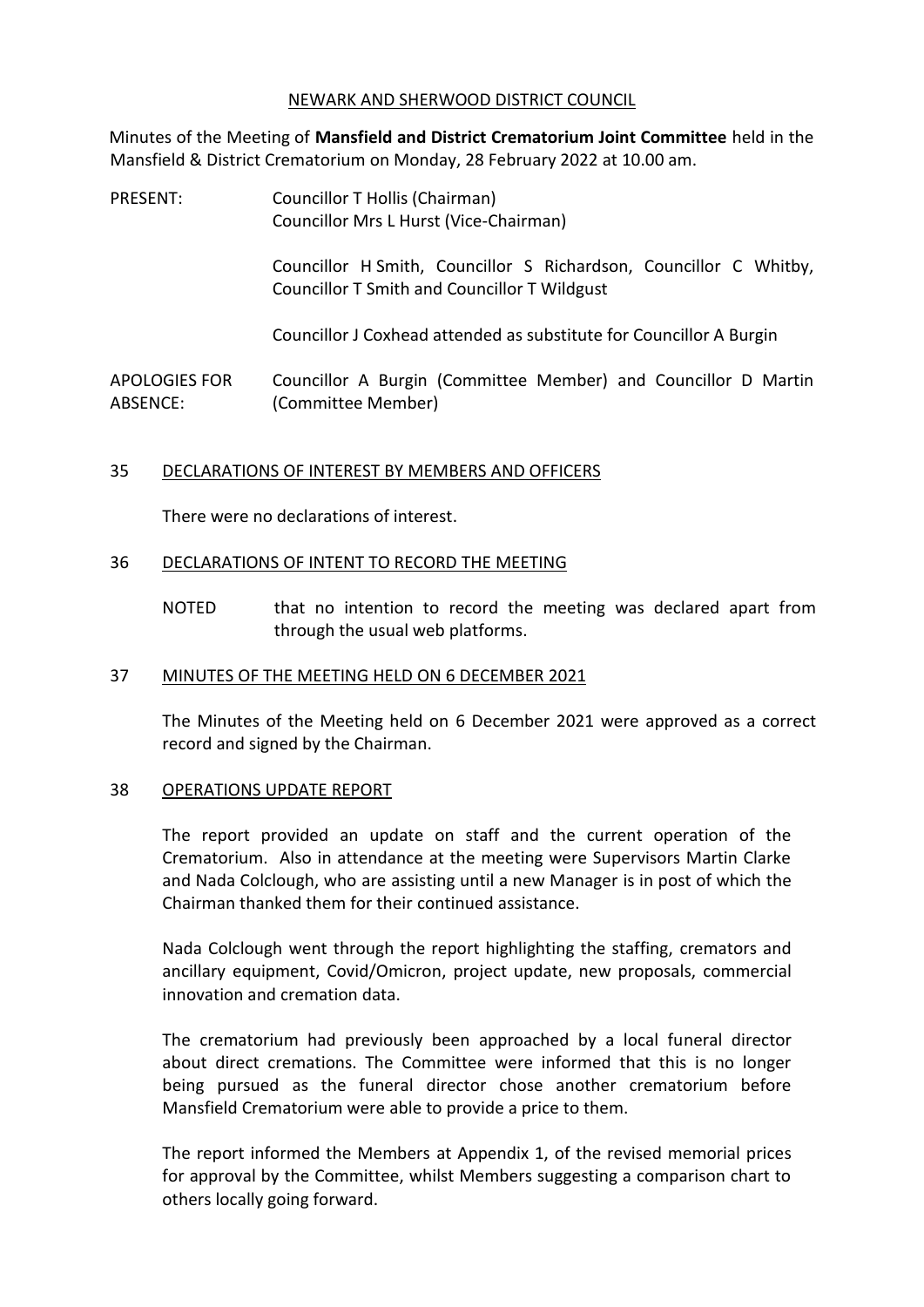Nada Colclough advised that the memorials were a good mix although too early to look at trends, this can however be provided at the next meeting.

AGREED (unanimously) that:

- i) the contents of the report be noted.
- ii) Members approved Appendix 1 as the revised memorial prices.

### 39 FINANCIAL MANAGEMENT REVIEW APRIL - DECEMBER 2021

The report provided the forecasted year end position for the 2021/2022 financial year for the Mansfield Crematorium as at 31 December 2021.

The Chairman highlighted that the Committee had seen changes and that everyone is working together in a lot more of a collaborative approach.

AGREED (unanimously) that:

- i) the financial information provided in Appendix 1, Table 1 and Table 2 be noted.
- ii) the Revenue and Capital budget realignments provided in Appendix 2 be noted.

## 40 COMMITTEE WORK PROGRAMME

The Members noted the Committee Work Programme.

## 41 EXCLUSION OF THE PRESS AND PUBLIC

That, under section 100A (4) of the Local Government Act 1972, the public be excluded from the meeting for the following items of business on the grounds that they involved the likely disclosure of exempt information as defined in of part 1 of Schedule 12A of the Act.

## 42 NEW CREMATORIUM UPDATE REPORT

This report contains information relating to the financial or business affairs of a particular person (including the authority holding that information) which is a category of exempt information under Schedule 12A of the Local Government Act 1972, Paragraph 3 under which the Committee has the power to exclude the press and public if it so wishes.

RECOMMENDED that under Section 100(A) of the Local Government Act 1972, the press and public be excluded from the meeting during discussion of this item of business on the grounds that it involves the likely disclosure of exempt information as defined in Paragraph 3 of Schedule 12A of the Act and that the public interest in maintaining the exemption outweighs the public interest in disclosing the